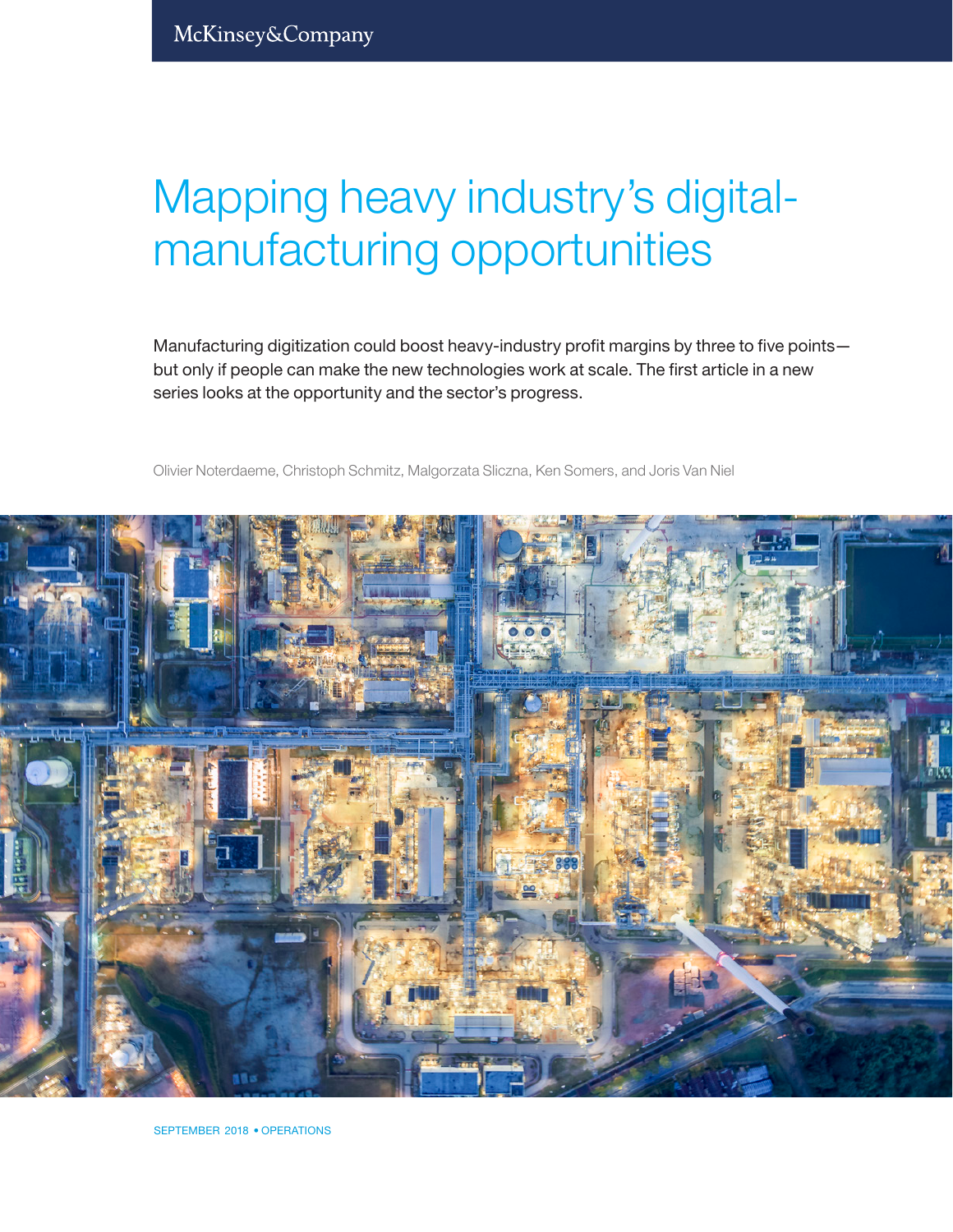The latest revolution may have started in the world of software and services, but now heavy industries are also embracing the power of the newest wave of digitization in manufacturing. Leading companies in sectors including mining, chemicals, steelmaking and pulp and paper are applying new data sources and new digital technologies to boost the throughput, efficiency, reliability, and productivity of their manufacturing operations.

These companies are embarking on their digital journeys from very different starting points. In recent years, we've visited hundreds of plants and spent time talking with managers and operations

personnel about their current technologies and their digital ambitions. From that work, we have defined four broad levels of digital maturity: three that exist today, and Digital 4.0, a hypothetical future state based on technologies and approaches that are still under development (see sidebar, "Four stages of digital maturity in heavy industry").

Today, average digital maturity levels vary by sub-sector, although there are also considerable differences at the company and plant level (Exhibit 1). For sites and sectors operating at lower levels of maturity, that means there

### Exhibit 1 Most heavy-industry sectors are at the middle stages of digital maturity.



 $1$  We estimate that other metals fall between chemicals and steel on the maturity curve..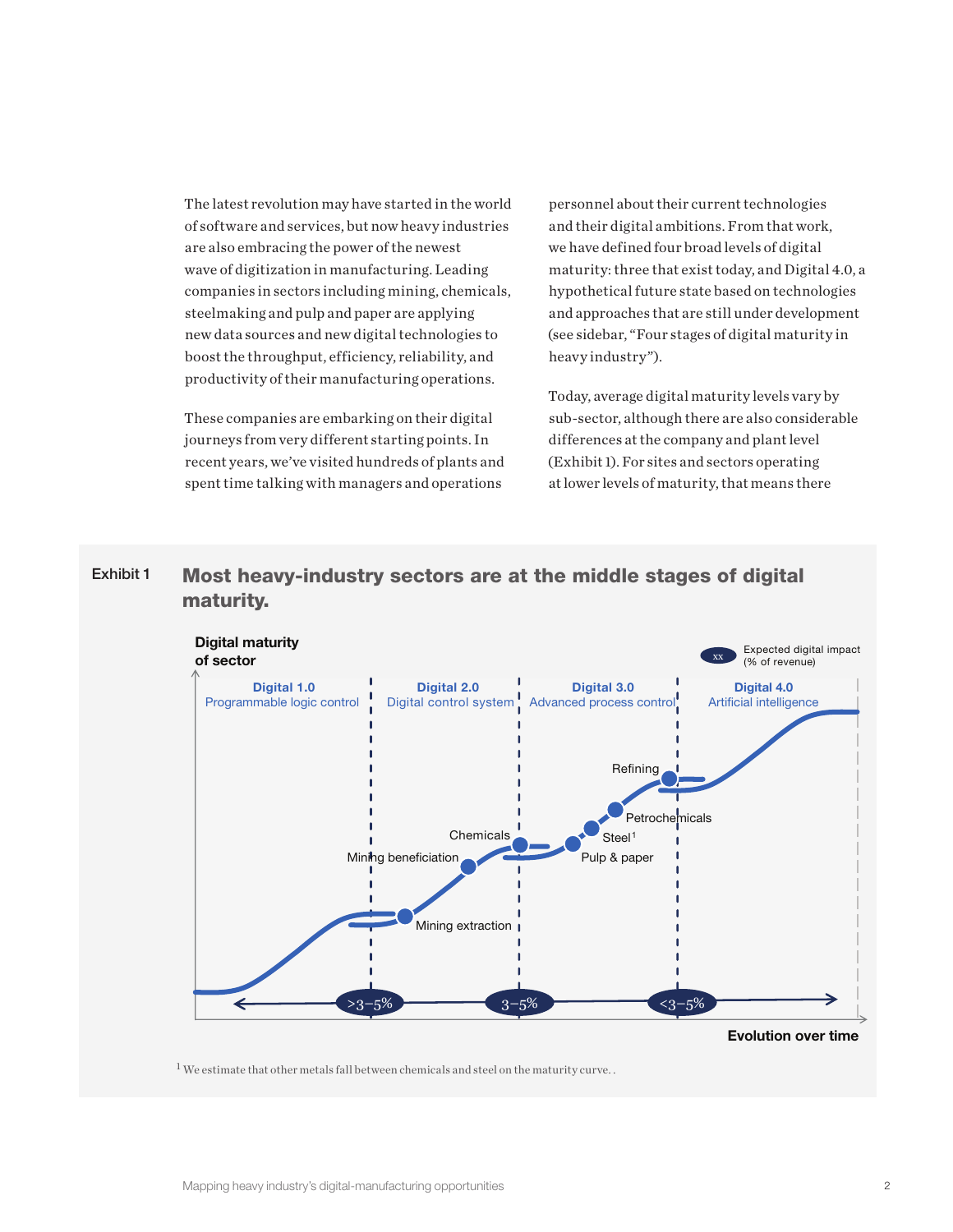# Four stages of digital maturity in heavy industry

#### Digital 1.0

The beginning of the digital journey. At this level of maturity, companies use data only for immediate control and decision making. Sensors installed on equipment and connected to local logical controllers that enable the automation of basic plant functions. In all sectors, the majority of companies have now passed this stage.

#### Digital 2.0

The most common level of maturity in heavy industries today. Here companies make more extensive use of automation, including basic robotics and distributed control system (DCS) technologies. These companies often use dedicated software such as enterprise resource planning (ERP) systems to manage their operations at the corporate level. They will also have the infrastructure in place to capture and store data on their operations, although their visualization and analysis capabilities may be limited to static models using spreadsheets and similar tools.

#### Digital 3.0

The most advanced current stage of digitization. At this level of maturity, companies use highly sophisticated automation and control technologies, including multi-purpose robotics, advanced process control (APC) systems and real-time optimizers that can manage processes at the plant level. A robust data infrastructure, often based on a sophisticated production information management (PIMS) platform, allows them to use modelling and analytics to optimize the performance and value of assets. Data also plays a bigger role on the shop floor, with manufacturing execution systems (MES) used to automate tasks such as production planning. Today the most advanced digital 3.0 companies are in the refining sector, where some plants are almost fully automated, only a minimum number of operators to ensure the safe start up and shut down of the plant.

#### Digital 4.0

This represents a future state of digital maturity, not a level not currently achieved by any heavy industrial player we have examined. At this stage, we envision companies using machine learning and even artificial intelligence in process controls, asset performance optimization, and asset value maximization. Real-time information should flow automatically across industrial sites, enabling all decisions to be centralized and data-driven. The plant information management system (PIMS) is no longer linear, as it is now operated in the cloud, where brute-force optimization can be used to solve for non-linear optima. Many management tasks will be fully automated, from information collection to problem resolution, with data flowing rapidly and seamlessly between owners. Digital 4.0 software solutions are also likely to be more flexible, with a standardization of solutions across different industries, while wireless options bring data collection and management to all people in the plant and beyond.

are opportunities to improve EBITDA by 3 to 5 percentage points or more. For more mature sites the potential might be lower, although a one- to three-percentage-point increase in EBITDA is still a substantial improvement. The chemical industry can be used as a good reference point, where the average impact of recent large-scale digitization programs has been in the order of 3 to 5 EBITDA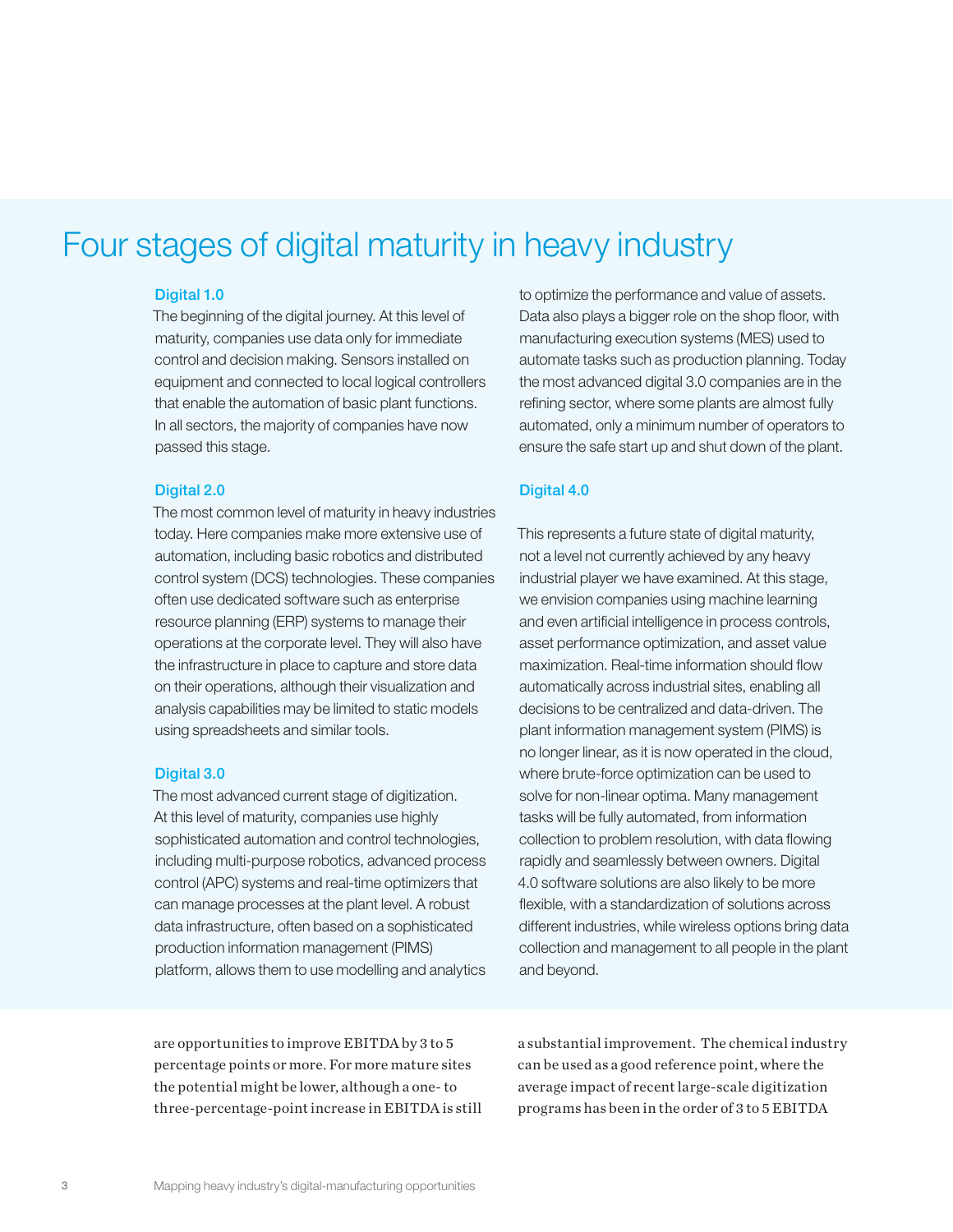percentage points, although some companies have achieved remarkable performance improvements, such as throughput increases of over 30 percent.

#### The digital landscape

Today's Industry 4.0 manufacturing opportunities for heavy industrial players are concentrated in four main areas (Exhibit 2). These levers represent the current sweet spot for digital investments, since they rely on relatively mature technologies and can deliver proven value.

To help companies decide where to focus their efforts, we have developed a heat map of digital opportunities by sector (Exhibit 3). In the first three of the four main areas, our experience suggests companies can expect their investments to pay back in three years or less.

#### Data analytics

The largest sources of value for all sectors except mining extraction come from the application of data analytics to improve throughput, yield, energy efficiency, and quality. Most heavy industrial players companies have rich historical data resources collected from their manufacturing operations. Advanced analytical techniques can help them learn from this data: combing through it to extract valuable insights into the underlying drivers of manufacturing performance, balancing the complex trade-offs between variables, and enabling higher levels of real-time control performance. In today's high-demand market, throughput is clearly the winning value proposition, as extra output not only adds to the full profit margin, but also dilutes the full cost base. Downturn markets will benefit more from a focus on costs, such as energy, yield and quality.

## Exhibit 2 Four levers help business units capture digital value and overcome industrial challenges.

| <b>Asset performance</b><br>enhancement through<br>data analytics | <b>Enhance process performance by optimizing:</b><br><b>Throughput,</b> by assessing internal and external influencing factors and decreasing<br>variances<br><b>• Resource efficiency,</b> by using advanced, non-linear process modeling and<br>parameter optimization to improve yield, energy, and quality<br><b>Asset reliability,</b> by understanding and predicting the evolution of machinery<br>performance and failures |
|-------------------------------------------------------------------|------------------------------------------------------------------------------------------------------------------------------------------------------------------------------------------------------------------------------------------------------------------------------------------------------------------------------------------------------------------------------------------------------------------------------------|
| <b>Digital workforce</b>                                          | Implement human–machine and human–human interface technology to streamline key<br>processes and remove irritants (e.g. work permits, real-time information and<br>task-order streaming, inspections), with strong links to enterprise-resource-planning<br>and manufacturing-execution systems                                                                                                                                     |
| <b>Asset-network</b><br>value maximization                        | <b>Maximize value of supply-chain activities, by optimizing scheduling, sales, and</b><br>operations planning at both plant and business unit levels, and integrating end-to-end<br>activities in a cross-functional way by making right product and production trade-offs<br>within a plant or unit                                                                                                                               |
| <b>Robotics and</b><br>cobotics                                   | <b>Optimize plants' fixed costs</b> through robotization of important processes either within<br>production or linked to production (e.g. automated guided vehicles, automated valves)                                                                                                                                                                                                                                             |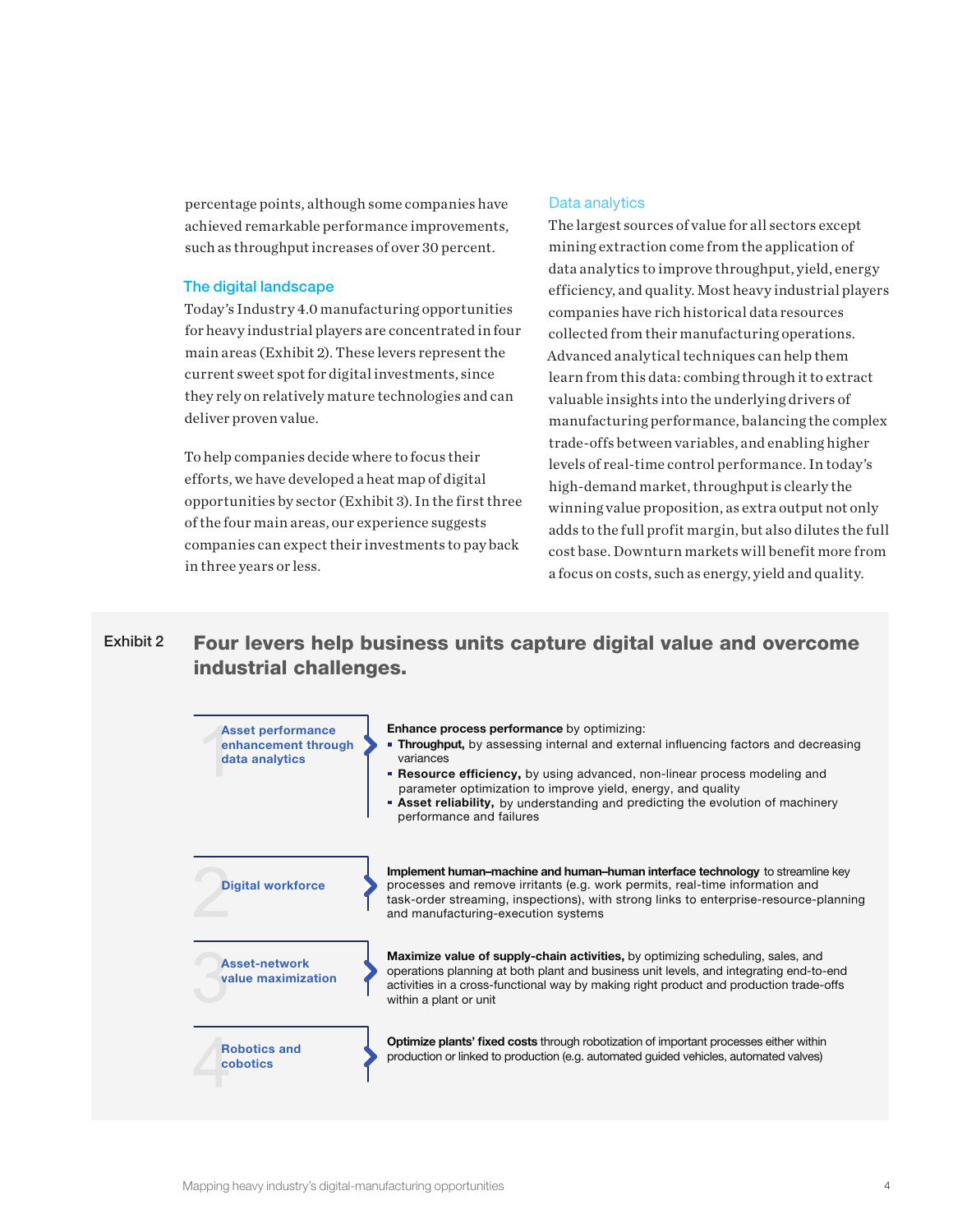# $Exhibit 3$  A heat map identifies the most promising digital opportunities in heavy industry.



 $1$  Building a foundation as a future data source for 'data analytics': a key enabler today, larger potential in the long term

The use of data analytics to increase asset reliability is often heralded as a major digital opportunity, but so far, the approach has fallen short of expectations—except where large fleets of similar assets are present, like rolling stock in mining. Most industrial operations tend to lack the quantities of data needed to apply these predictive-maintenance techniques: big assets do not yield enough failures and small assets are more cost-effectively served by a redundancy strategy. Our experience suggests that, while digitization can deliver significant value in maintenance and reliability activities, doing so requires companies to adopt other levers in addition to analytics. This is especially true for the digitization of the workforce, as this creates new

sources of data: each human coordinates a multisensor flow into the data environment, opening a new world for maintenance strategy, management, and execution.

#### The digital workforce

Supporting an organization's human workforce with new digital tools can deliver tremendous value in the long term. Digital approaches in this area can include tools to accelerate and simplify planning, scheduling, and permitting activities, boosting workforce productivity while providing significant health and safety benefits. Workers can also benefit from real-time access to documentation, decisionsupport, and troubleshooting tools. And the flow of